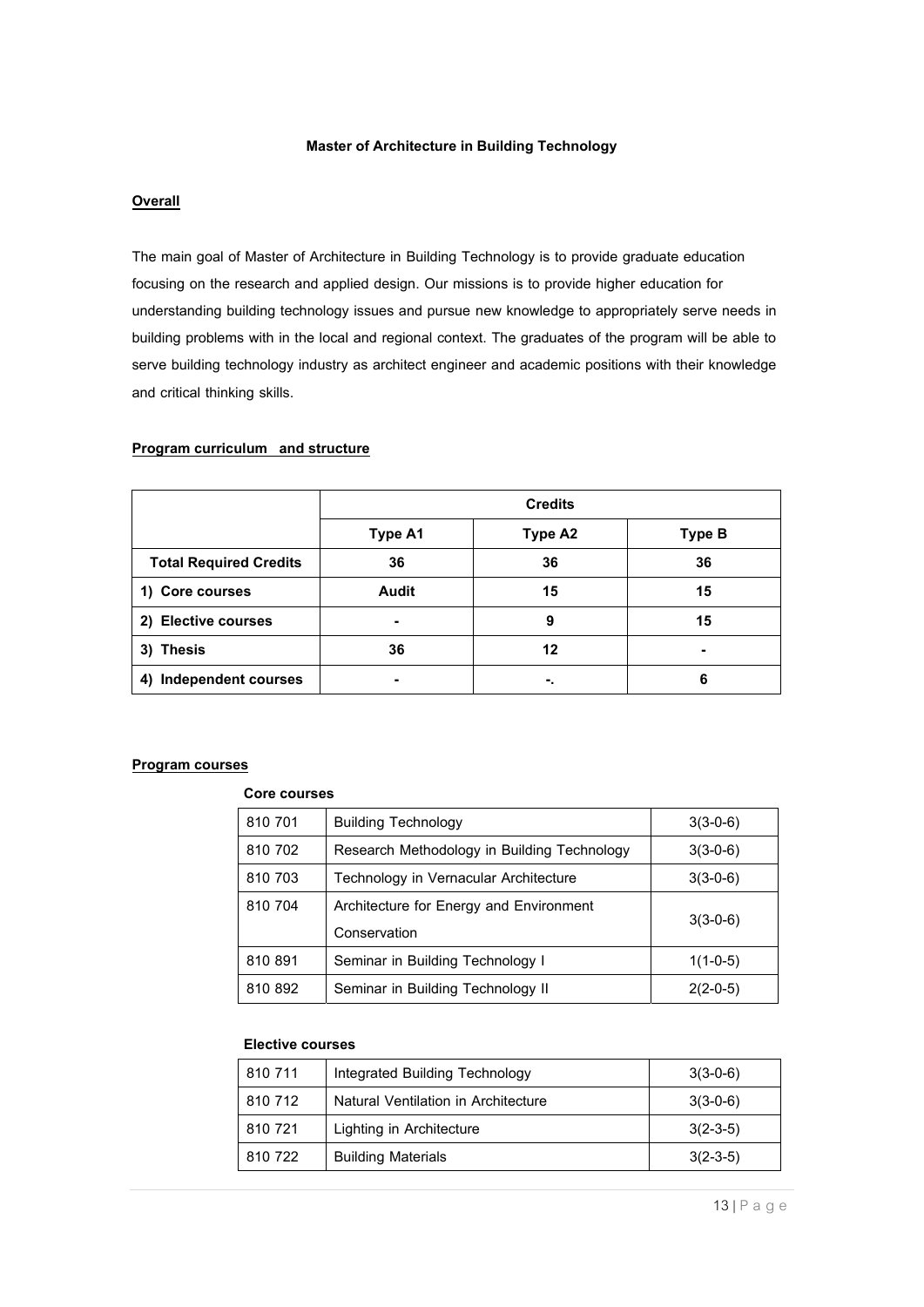| 810 723 | Tools and Methods for Energy and           | $3(2-3-5)$ |  |
|---------|--------------------------------------------|------------|--|
|         | <b>Environment Simulations in Building</b> |            |  |
| 804 734 | Urban Ecology                              | $3(3-0-6)$ |  |
| 810 731 | Energy management in Building              | $3(2-3-5)$ |  |
| 810 894 | Special Topics in Building Technology I    | $3(3-0-6)$ |  |
| 810 895 | Special Topics in Building Technology II   | $3(3-0-6)$ |  |

### **Thesis**

| 810 898 | For Plan A1 |            |  |
|---------|-------------|------------|--|
|         | Thesis      | 36 credits |  |
| 810 899 | For Plan A2 |            |  |
|         | Thesis      | 12 credits |  |
|         |             |            |  |

## **Independent courses**

| 810 897 | <b>For Plan B</b> |           |
|---------|-------------------|-----------|
|         | Independent Study | 6 credits |

## **Suggested study plan**

| Year 1 Semester 1 |                                                | <b>Credits</b> |                |              |
|-------------------|------------------------------------------------|----------------|----------------|--------------|
|                   |                                                | A <sub>1</sub> | A <sub>2</sub> | B            |
| 810 898           | <b>Thesis</b>                                  | 9              |                |              |
| 810 701           | <b>Building Technology</b>                     |                | $3(3-0-6)$     | $3(3-0-6)$   |
| 810 702           | Research Methodology in Building<br>Technology |                | $3(3-0-6)$     | $3(3-0-6)$   |
| 810 703           | Technology in Vernacular Architecture          |                | $3(3-0-6)$     | $3(3-0-6)$   |
| 810 891           | Seminar in Building Technology I               |                | $1(1-0-5)$     | $1(1-0-5)$   |
| Year 1 Semester 2 |                                                | <b>Credits</b> |                |              |
|                   |                                                | A <sub>1</sub> | A <sub>2</sub> | <sub>B</sub> |
| 810 898           | <b>Thesis</b>                                  | 9              |                |              |
| 810 892           |                                                |                |                |              |
|                   | Seminar in Building Technology 2               |                | $2(-0-5)$      | $2(-0-5)$    |
| 810 XXX           | Elective                                       |                | 3              | 3            |
| 810 XXX           | Elective                                       |                | 3              | 3            |
| 810 XXX           | Elective                                       |                |                | 3            |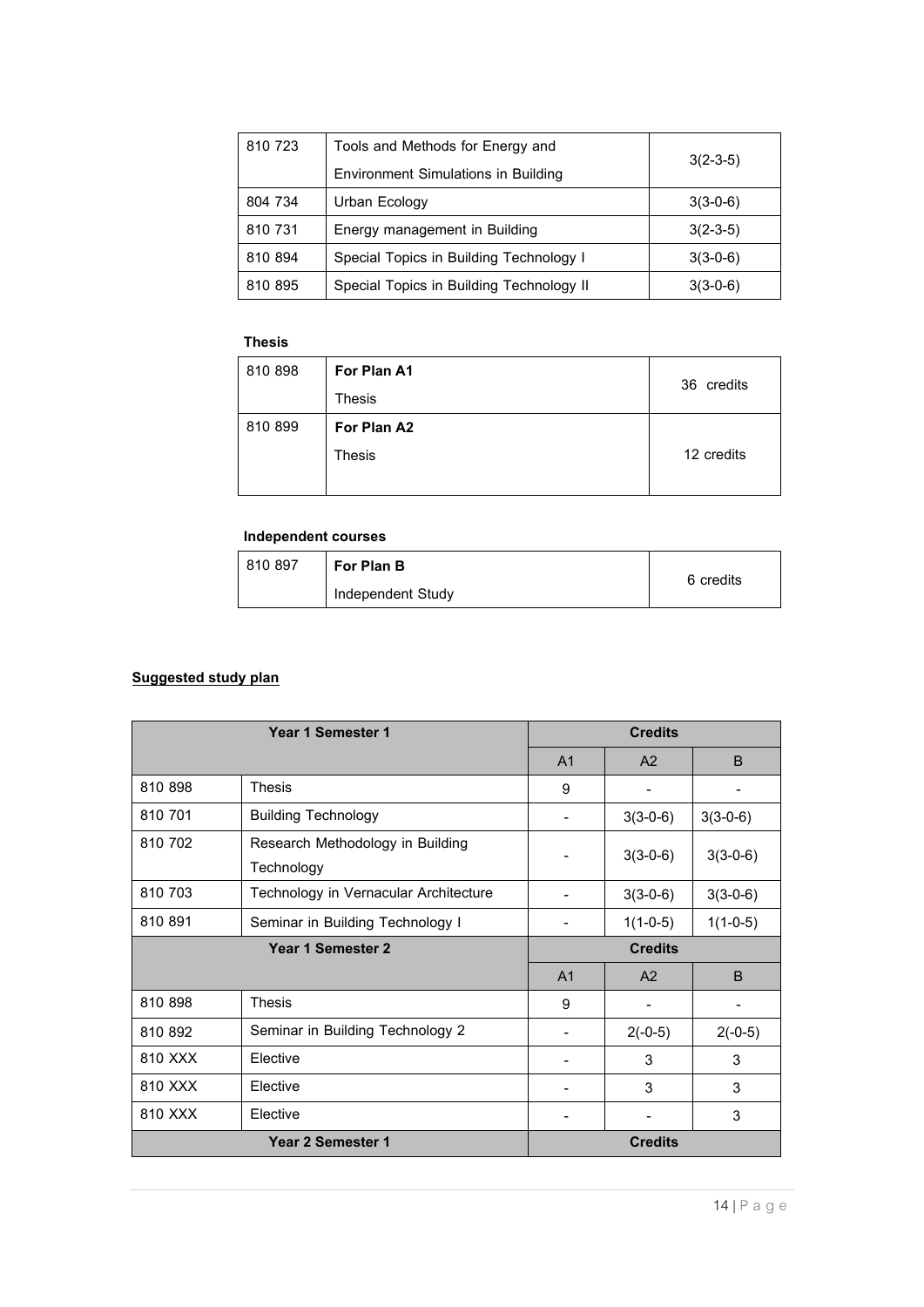|                   |                                         | A <sub>1</sub> | A <sub>2</sub> | B          |
|-------------------|-----------------------------------------|----------------|----------------|------------|
| 810 898           | Thesis                                  | 9              |                |            |
| 810 704           | Architecture for Energy and Environment |                | $3(3-0-6)$     | $3(3-0-6)$ |
|                   | Conservation                            |                |                |            |
| 810 899           | Thesis                                  |                | 3              |            |
| 810 XXX           | Elective                                |                | 3              | 3          |
| 810 XXX           | Elective                                |                |                | 3          |
| Year 2 Semester 2 |                                         |                | <b>Credits</b> |            |
|                   |                                         | A <sub>1</sub> | A <sup>2</sup> | B          |
| 810 898           | <b>Thesis</b>                           | 9              |                |            |
| 810 899           | Thesis                                  |                | 9              |            |
| 810 897           | Independent Study                       |                |                | 6          |

### **Course Descriptions**

### **804 734 Urban Ecology**

Concepts, theories, structures, functions and systems related to urban ecology. Exploring examples of conservation and development plan of urban ecology in Thailand and abroad.

### **810 701 Building Technology**

History and evolution of building technology in different topics such as concept and theory in science and building technology that relate to building materials, environmental control systems, technological applications for energy saving in buildings, and building technology case studies.

#### **810 702 Research Methodology in Building Technology**

Type of research, problem identification, formulation of research conceptual framework, hypothesis, research design, data collection and data processing, selection of statistical methods, data analysis and interpretation, research application in building technology, presentation and writing research report, evaluation, and ethics in research, application of computer programs in research.

### **810 703 Technology in Vernacular Architecture**

 Basic Knowledge in vernacular architecture and Indigenous technology related to vernacular architecture, which includes materials, construction, structure, environment, and comfort zone in building by analysis research from case studies.

#### **810 704 Architecture for Energy and Environment Conservation**

Green architecture, efficiency of energy use in buildings, building materials

and energy consumption, assessment of environment affect from energy use in building and architectural design for energy and environmental conservation.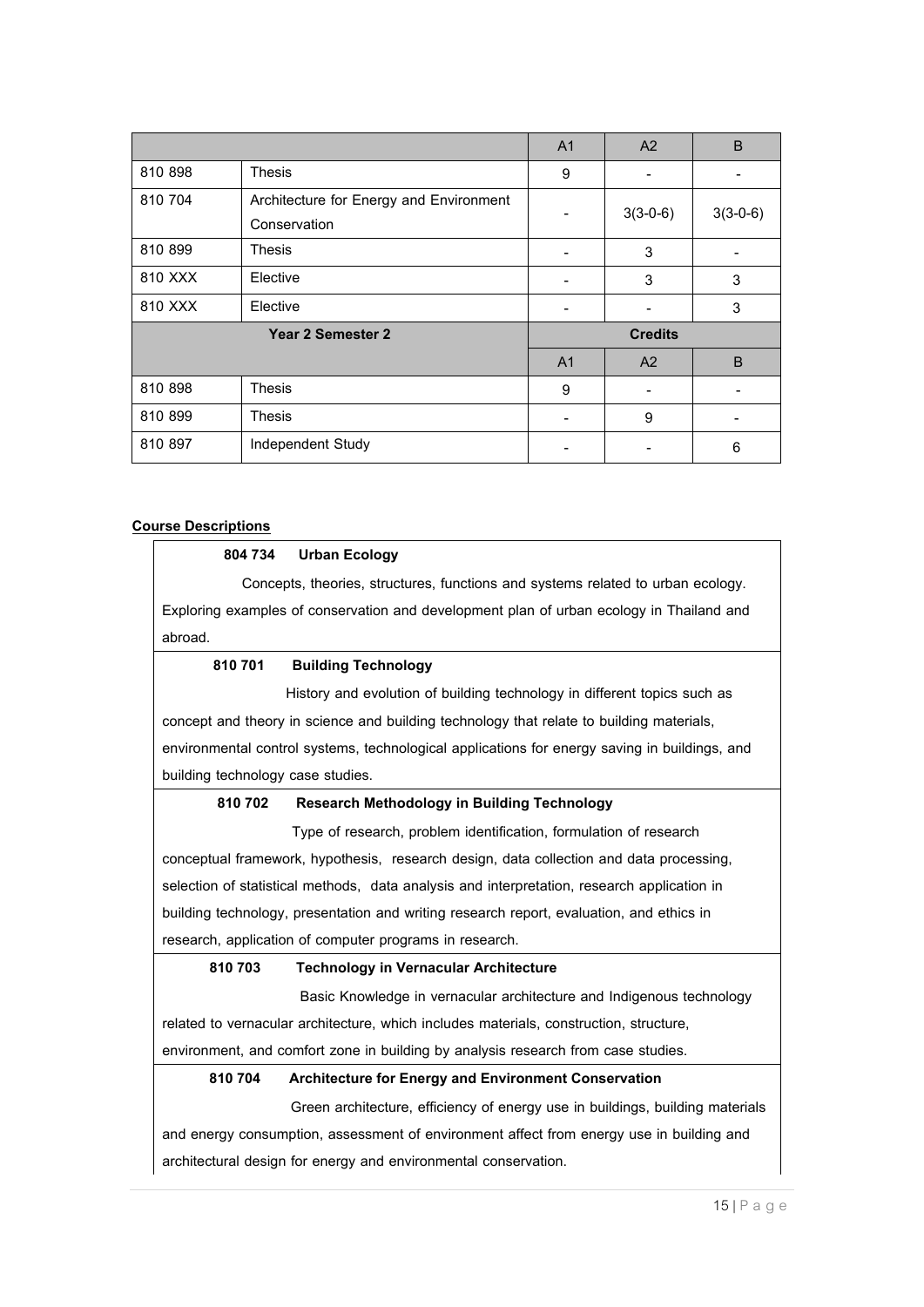| 810711                                                                                       | <b>Integrated Building Technology</b>                                                          |
|----------------------------------------------------------------------------------------------|------------------------------------------------------------------------------------------------|
|                                                                                              | The integration of architectural design with building technology, which                        |
|                                                                                              | includes construction technology, structural technology and building systems technology.       |
| 810712                                                                                       | <b>Natural Ventilation in Architecture</b>                                                     |
|                                                                                              | Natural ventilation in building including air movement, theory and                             |
| calculation methods in natural ventilation, air movement simulations, and research method in |                                                                                                |
| natural ventilation in building.                                                             |                                                                                                |
| 810 721                                                                                      | <b>Lighting in Architecture</b>                                                                |
|                                                                                              | Lighting theory, daylighting and artificial lighting on both the quantity and                  |
|                                                                                              | quality of lighting as an integrated part of architecture.                                     |
| 810722                                                                                       | <b>Building Material</b>                                                                       |
|                                                                                              | History and development of building materials. Material property. Material                     |
|                                                                                              | production. Material and environmental impacts. Applying materials in building and case study. |
| 810723                                                                                       | Tools and Methods for Energy and Environment Simulations in                                    |
| <b>Building</b>                                                                              |                                                                                                |
|                                                                                              | Tool utilization and simulation methods for energy and building                                |
| environment.                                                                                 |                                                                                                |
| 810 731                                                                                      | <b>Energy Management in Building</b>                                                           |
|                                                                                              | Energy consumption in buildings. Energy auditing and improving for                             |
|                                                                                              | buildings. Energy planning and management. Energy Laws. Standards for energy                   |
|                                                                                              | management. Energy economics and environment in buildings.                                     |
| 810891                                                                                       | <b>Seminar in Building Technology 1</b>                                                        |
|                                                                                              | Discussion in topics related to building technologies and research in building                 |
| technology.                                                                                  |                                                                                                |
| 810 892                                                                                      | <b>Seminar in Building Technology 2</b>                                                        |
|                                                                                              | Discussion in topics related to building technologies and research in                          |
| building technology.                                                                         |                                                                                                |
| 810 894                                                                                      | <b>Special Topics in Building Technology I</b>                                                 |
|                                                                                              | Various special topics in building technology and research in building                         |
| technology.                                                                                  |                                                                                                |
| 810 895                                                                                      | <b>Special Topics in Building Technology II</b>                                                |
|                                                                                              | Various special topics in building technology and research in building                         |
| technology.                                                                                  |                                                                                                |
| 810 897                                                                                      | <b>Independent Study 6 credits</b>                                                             |
|                                                                                              | Independent study and research of special topics to building technology.                       |
| 810898                                                                                       | Thesis 36 credits                                                                              |
|                                                                                              | Defining research problem, designing and developing a research proposal,                       |